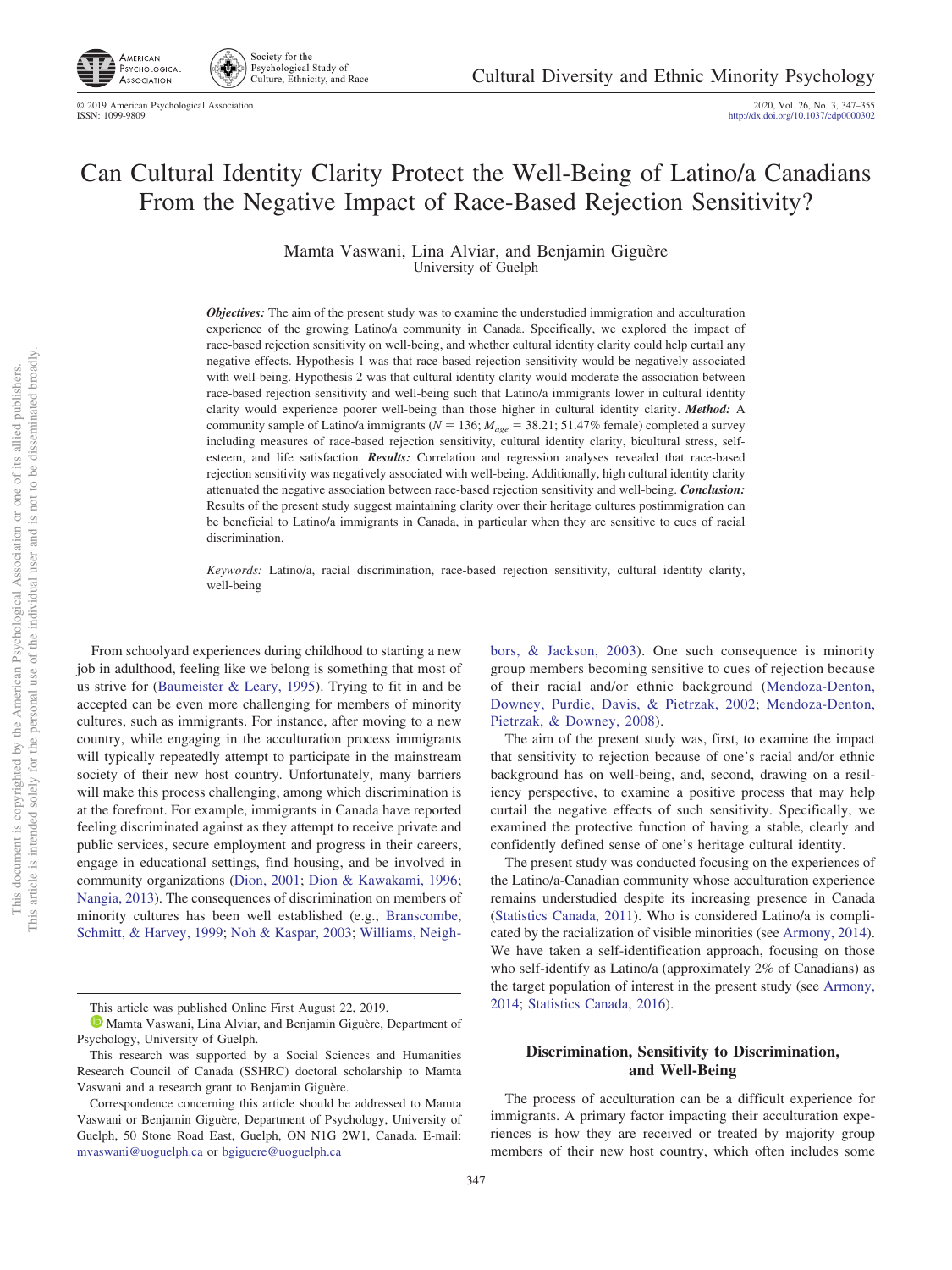experiences of racial discrimination. Racial discrimination can be understood as mistreatment from others because of one's membership in a stigmatized racial group (see [Mendoza-Denton et al.,](#page-7-2) [2002;](#page-7-2) [Williams et al., 2003\)](#page-8-0). While research on Latino/a immigrants' experience of discrimination in Canada is limited, Latino/a Americans have reported actually experiencing discrimination, or fear they will experience discrimination (e.g., [Fisher, Wallace, &](#page-7-6) [Fenton, 2000;](#page-7-6) [Greene, Way, & Pahl, 2006;](#page-7-7) [Huynh & Fuligni,](#page-7-8) [2010;](#page-7-8) [Szalacha, Erkut, Coll, Alarcón, Fields, & Ceder, 2003;](#page-7-9) [Torres, Driscoll, & Voell, 2012\)](#page-8-1).

As with other social experiences, however, experiences of discrimination are interpreted differently by different people, in part as a function of situational cues, but also as a function of their unique dispositions. One such disposition is an inclination to feel rejected as a result of past experiences of rejection. Becoming sensitive to potential rejection as a result of past experiences is a cognitive process whereby people develop anxious expectations about being rejected, are quick to perceive rejection, and react intensely to possible future rejection, known as *rejection sensitivity* [\(Downey & Feldman, 1996;](#page-7-10) [Feldman & Downey, 1994\)](#page-7-11). [Mendoza-](#page-7-2)[Denton and colleagues \(2002\)](#page-7-2) suggest that rejection sensitivity does not require personal past experiences of rejection. Rather, people can develop rejection sensitivity if they belong to social groups that have historically been rejected. Specifically, [Mendoza-Denton and col](#page-7-3)[leagues \(2008\)](#page-7-3) suggest that members of racial groups that have historically experienced discrimination can become sensitive to cues of rejection, be more inclined to attribute mistreatment to discrimination, develop anxiety over being discriminated against, and react intensely to potential discrimination, known as *race-based rejection sensitivity* (e.g., [Mendoza-Denton et al., 2002\)](#page-7-2). For instance, since 1966, thousands of men from Mexico have been hired to work as agriculture workers in the Canadian province of Ontario for up to 8 months out of each year. The workers have reported experiencing discrimination and mistreatment from their employers as well as from local citizens [\(Lee, 2003\)](#page-7-12). If new Latino/a immigrants know about the discrimination and mistreatment of those workers, they may come to Canada with expectations of, and anxiety and concerns over experiencing discrimination and mistreatment themselves.

Racial discrimination and sensitivity to such discrimination have both been found to be negatively associated with well-being (e.g., [Anglin, Greenspoon, Lighty, & Ellman, 2016;](#page-6-5) [Chan &](#page-6-6) [Mendoza-Denton, 2008;](#page-6-6) [Greene et al., 2006;](#page-7-7) [Huynh & Fuligni,](#page-7-8) [2010;](#page-7-8) [Mendoza-Denton et al., 2002;](#page-7-2) [Page-Gould, Mendoza-](#page-7-13)[Denton, & Mendes, 2014;](#page-7-13) [Romero & Roberts, 2003b;](#page-7-14) [Szalacha et](#page-7-9) [al., 2003;](#page-7-9) [Torres et al., 2012\)](#page-8-1). For instance, discrimination has been found to be negatively associated with self-esteem, and positively associated with depression, anxiety, and stress [\(Greene](#page-7-7) [et al., 2006;](#page-7-7) [Huynh & Fuligni, 2010;](#page-7-8) [Romero & Roberts, 2003b;](#page-7-14) [Szalacha et al., 2003\)](#page-7-9). More important, race-based rejection sensitivity has been found to partially mediate the positive association between discrimination and distress [\(Anglin et al., 2016\)](#page-6-5). Accordingly, while racial discrimination and sensitivity to such discrimination both have a negative impact on well-being, it appears as though race-based rejection sensitivity, in part, plays a key role in shaping well-being in the context of discrimination. Such previous associations between discrimination and poor well-being have been found for Latino/a Americans (e.g., [Greene et al., 2006;](#page-7-7) [Huynh & Fuligni, 2010;](#page-7-8) [Page-Gould et al., 2014;](#page-7-13) [Romero &](#page-7-14) [Roberts, 2003b;](#page-7-14) [Szalacha et al., 2003;](#page-7-9) [Torres et al., 2012\)](#page-8-1); however, research on Latino/a Canadians' experiences of discrimination is very limited. The present study aimed to provide some insight into the understudied experience of Latino/a immigrants in this regard.

During the acculturation process, in addition to developing race-based rejection sensitivity and such sensitivity negatively impacting well-being, immigrants may also experience *bicultural stress*. Bicultural stress is a form of acculturative stress that includes: stress over dual language fluency; conflicting cultural values, beliefs and social norms; and, actual or potential discrimination from majority cultural group members (see [LaFromboise,](#page-7-15) [Coleman, & Gerton, 1993;](#page-7-15) [Romero, Carvajal, Valle, & Orduna,](#page-7-16) [2007a;](#page-7-16) [Romero, Martinez, & Carvajal, 2007b;](#page-7-17) [Romero & Piña-](#page-7-18)[Watson, 2017;](#page-7-18) [Romero & Roberts, 2003a\)](#page-7-19). While research on Latino/a immigrants' in Canada experiencing bicultural stress is limited, research conducted in the United States suggests that Latino/a Americans report experiencing bicultural stress, and that their experiences of bicultural stress is negatively associated with well-being (e.g., [Piña-Watson, Dornhecker, & Salinas, 2015;](#page-7-20) [Piña-](#page-7-21)[Watson, Llamas, & Stevens, 2015;](#page-7-21) [Piña-Watson, Ojeda, Castellon,](#page-7-22) [& Dornhecker, 2013;](#page-7-22) [Romero, et al., 2007a,](#page-7-16) [2007b;](#page-7-17) [Romero &](#page-7-19) [Roberts, 2003a\)](#page-7-19). Thus, bicultural stress affords important insight into the well-being of immigrants, particularly in the context of acculturation and discrimination, that complements traditional conceptualizations of well-being, which focus on domains tied to self-esteem and life satisfaction [\(Diener, 1984;](#page-6-7) [Diener, Suh, Lucas,](#page-6-8) [& Smith, 1999\)](#page-6-8). Therefore, we also examined Latino/a immigrants' experiences of bicultural stress as part of the present study.

In summary, the process of acculturation can be challenging for immigrants resulting in negative outcomes such as the development of race-based rejection sensitivity, which sensitivity can be harmful to immigrants' well-being. Accordingly, Latino/a immigrants who come to Canada could develop race-based rejection sensitivity based on their knowledge of other Latino/a immigrants in Canada having previously experienced discrimination and mistreatment, which can negatively impact their well-being including lowering their self-esteem, lowering their life satisfaction, and increasing bicultural stress.

# **The Protective Function of Cultural Identity Clarity**

Various aspects of cultural identities have been found to play a crucial role in the context of experiences of discrimination and well-being (e.g., [Branscombe et al., 1999;](#page-6-3) [Greene et al., 2006;](#page-7-7) [Romero & Roberts, 2003b\)](#page-7-14). We suggest that having a stable, clear, and confident sense of ones' cultural identity, known as *cultural identity clarity* [\(Taylor, 1997;](#page-7-23) [Taylor & Usborne, 2010;](#page-7-24) [Usborne &](#page-8-2) [Taylor, 2010\)](#page-8-2), is ideally suited to understanding the impact of cultural identities on the well-being of immigrants, particularly in the context of multiculturalism and race-based discrimination. Cultural identity clarity refers to beliefs of how clearly and confidently people's cultural groups are defined [\(Taylor, 1997;](#page-7-23) [Tay](#page-7-25)[lor, Debrosse, Cooper, & Kachanoff, 2013;](#page-7-25) [Taylor & Usborne,](#page-7-24) [2010;](#page-7-24) [Usborne & de la Sablonnière, 2014;](#page-8-3) [Usborne & Taylor,](#page-8-2) [2010\)](#page-8-2). It is a structural element that speaks to the degree of stability with which components of cultural identification are internalized as parts of one's sense of self (see [Taylor, 1997;](#page-7-23) [Taylor et al., 2013;](#page-7-25) [Taylor & Usborne, 2010;](#page-7-24) [Usborne & de la](#page-8-3) [Sablonnière, 2014;](#page-8-3) [Usborne & Taylor, 2010,](#page-8-2) [2012\)](#page-8-4).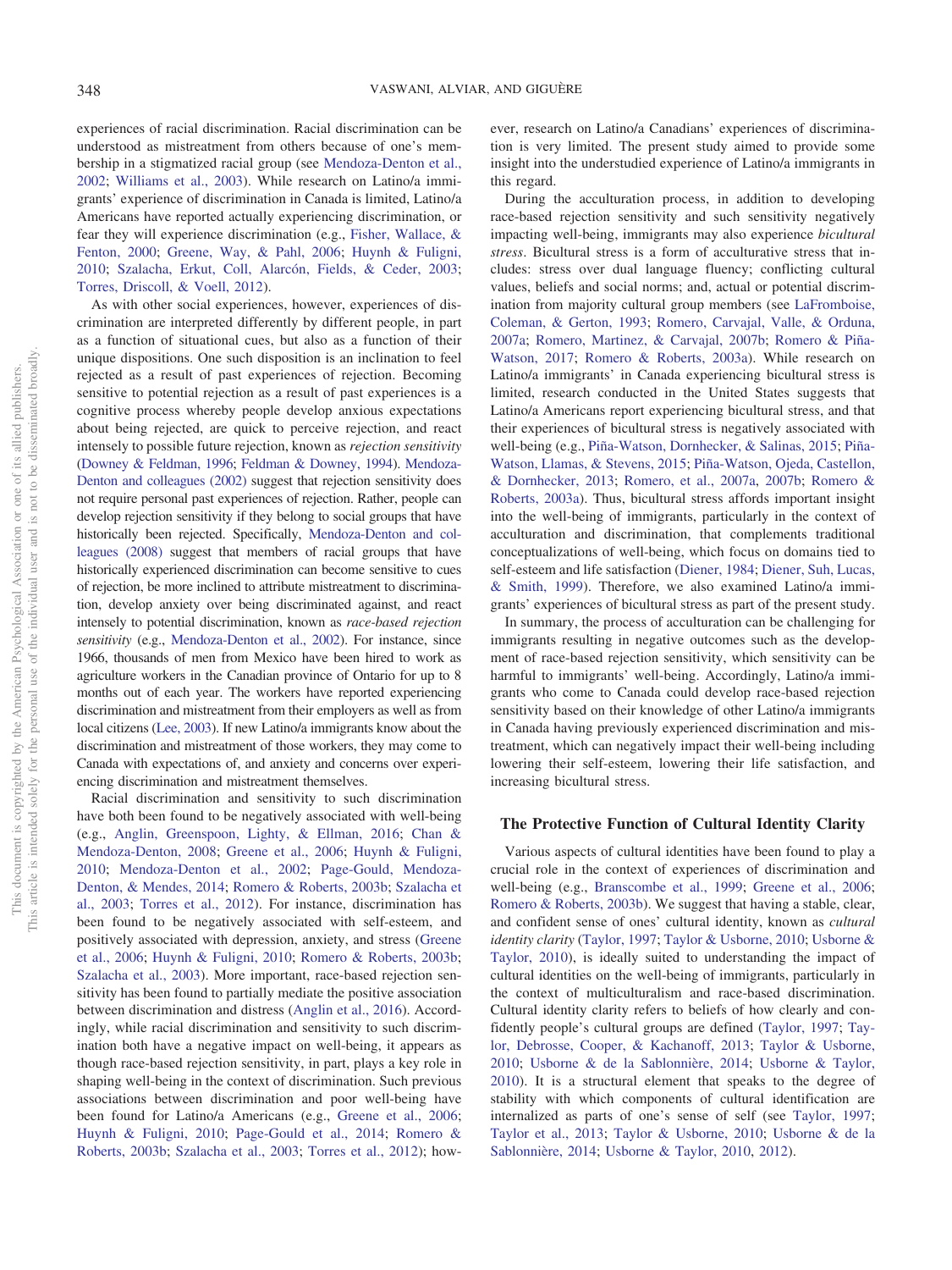Cultural identity clarity captures an important component of Canada's Multiculturalism Policy [\(Government of Canada, 1971\)](#page-7-26), which aims to encourage people to maintain their heritage cultures. The assumption being, in part, that a clear and confident understanding of one's heritage culture will facilitate living in an intergroup context, in which one's sense of self related to a heritage cultural ingroup may face threats, but may also foster positive well-being. Previous research suggests that cultural identity clarity is positively associated with well-being (e.g., [de la Sablonnière,](#page-6-9) [Pinard Saint-Pierre, Taylor, & Annahatak, 2011;](#page-6-9) [Usborne & Tay](#page-8-2)[lor, 2010,](#page-8-2) [2012\)](#page-8-4). For instance, [Usborne and Taylor \(2010\)](#page-8-2) found that cultural identity clarity was positively associated with selfesteem and life satisfaction. Cultural identity clarity is positively associated with well-being because it helps to create a concrete and stable sense of one's self (see [Usborne & de la Sablonnière, 2014\)](#page-8-3). We suggest that such a concrete and stable sense of one's self can serve a protective function in situations where one's sense of self is threatened. For instance, in situations where one perceives being rejected based on one's race or ethnicity, having a concrete and stable sense of the racial or ethnic aspect of the self that is being threatened could protect that person from the negative impact of such rejection. Accordingly, if Latino/a immigrants in Canada perceive they are being discriminated against because of their Latino/a background, having a concrete and stable sense of their Latino/a identity may protect their well-being from the negative impact of having such a perception.

The Canadian context, by encouraging heritage cultural maintenance through its official policy of multiculturalism [\(Govern](#page-7-26)[ment of Canada, 1971\)](#page-7-26), is one within which immigrants can maintain clarity over their heritage cultural identities. Maintaining cultural identity clarity postimmigration may not be as easily attainable in countries that do not explicitly encourage heritage cultural maintenance. For instance, assimilation type approaches to managing cultural diversity adopted in some countries, such as the United States, do not explicitly discourage heritage cultural maintenance. However, they also do not explicitly encourage heritage cultural maintenance, and have limited societal structures in place to assist in heritage cultural maintenance. Consequently, the psychological benefits heritage cultural maintenance can provide may not be as readily available in countries such as the United States as they would be in Canada. Accordingly, we believe that in Canada cultural identity clarity can help curtail the negative impact of discrimination on well-being. However, such a buffering effect might not be found in countries that do not explicitly encourage heritage cultural maintenance. As such, the present study aimed to examine the importance of Canada's sociocultural context as being one that can help attenuate some challenges immigrants face as they attempt to settle into their new host countries. In this specific case, by examining the role of cultural identity clarity.

## **The Present Study**

Broadly, the present study was conducted to explore the immigration and acculturation experience of Latino/a immigrants in Canada, and in particular their experiences of perceived discrimination. As part of the study we examined the impact of race-based rejection sensitivity on well-being, and whether cultural identity clarity could help curtail any negative effects. Hypothesis 1 was that race-based rejection sensitivity would be negatively associated

with well-being, as indicated by lower self-esteem and life satisfaction, and higher bicultural stress. Hypothesis 2 was that cultural identity clarity would moderate the association between race-based rejection sensitivity and well-being such that Latino/a immigrants lower in cultural identity clarity would experience poorer wellbeing than those higher in cultural identity clarity.

# **Method**

## **Participants**

A power analysis was conducted using G\*Power to determine the sample size required to obtain a medium effect size when testing the hypotheses of the present study.<sup>1</sup> The power analysis revealed a sample size of 127 participants would be required to test Hypothesis 1 and 129 participants would be required to test Hypothesis 2. Latino/a immigrants were recruited using a combination of convenience and snowball sampling. Participants ( $N = 136$ ; 65 male, 70 female, 1 unknown) ranged in age between 18 and 72 years  $(M = 38.21, SD = 13.38)$ , and had immigrated to Canada between 6 and 30 years earlier  $(M = 17.78, SD = 6.72)$  with most  $(n = 65)$  having been born in Columbia. Participants resided in the Greater Toronto Area. Most of the participants  $(n = 101)$  were Canadian citizens, 24 were permanent residents, 2 were refugees, and 9 participants' status was undetermined. Additionally, participants considered themselves to be of average social standing within their community ( $M = 6.40$ ,  $SD = 1.58$ , on a scale of worst off (1) to best off (10); [Adler & Stewart, 2007\)](#page-6-10).

## **Procedure**

Participants completed a paper and pencil survey at a location of their choosing, typically at their homes. The survey was administered to all participants in English. A bilingual researcher brought the survey to them, and collected it in a sealed envelope once they were done. Once they had signed a consent form, participants were asked to complete the survey that took approximately 30 min to complete. The survey included a combination of closed-ended and open-ended questions, among which were demographics questions, a race-based rejection sensitivity scale [\(Mendoza-Denton et](#page-7-2) [al., 2002\)](#page-7-2), a cultural identity clarity scale [\(Usborne & Taylor,](#page-8-2) [2010\)](#page-8-2), a bicultural stress scale [\(Romero & Roberts, 2003a\)](#page-7-19), a self-esteem scale [\(Rosenberg, 1965\)](#page-7-27), and a life-satisfaction scale [\(Diener, Emmons, Larsen, & Griffin, 1985\)](#page-6-11).<sup>2</sup> After the survey was completed participants were debriefed and given \$10.00 as compensation.

## **Predictors**

**Race-based rejection sensitivity.** Race-based rejection sensitivity was measured using the 12-item Race-Based Rejection Sen-

<sup>&</sup>lt;sup>1</sup> We estimated a medium effect size for the power analysis based on previous research that supports medium effect sizes for the associations of discrimination and our predictor variables, and the same or comparable well-being measures as used in the present study (e.g., [Greene et al., 2006;](#page-7-7) Page-Gould et al., 2014; Usborne & Taylor, 2010).

The survey also included items adapted from the Vancouver Index of Acculturation [\(Ryder, Alden, & Paulhus, 2000\)](#page-7-28) and from the Bicultural Identity Integration Scale [\(Benet-Martínez & Haritatos, 2005\)](#page-6-12).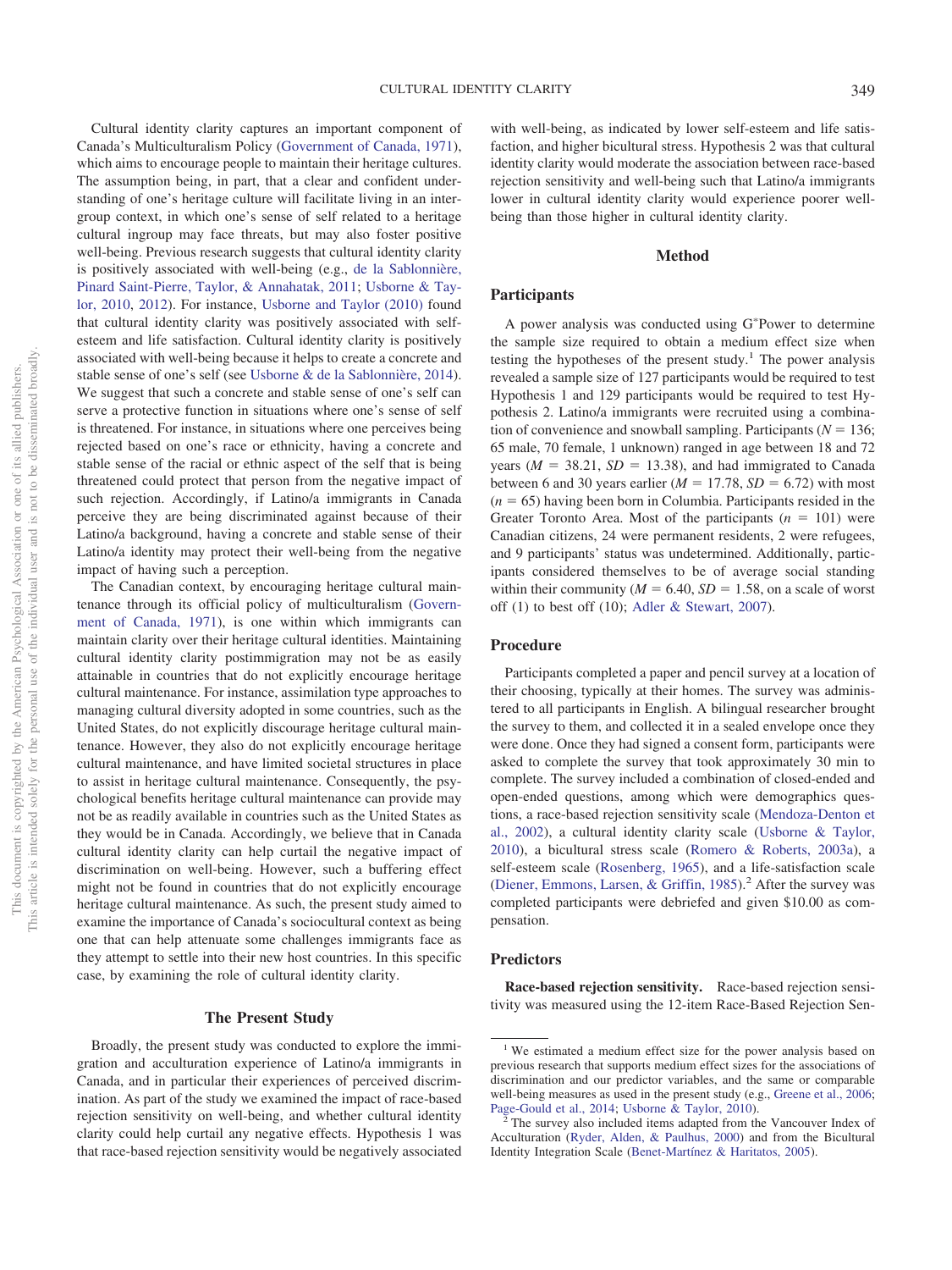sitivity Questionnaire [\(Mendoza-Denton et al., 2002\)](#page-7-2). The scale presents participants with a series of ambiguous vignettes in which a person could be rejected based on race, followed by two questions per vignette. One question asked participants to indicate on a 6-point Likert scale ranging from 1 (*very unconcerned*) to 6 (*very concerned*) how concerned/anxious they would be about their race/ethnicity if they were in the situation depicted in the vignette. The second question asked participants to indicate on a 6-point Likert scale ranging from 1 (*very unlikely*) to 6 (*very likely*) how much they expect other people in the vignette to behave negatively toward them because of their race/ethnicity. A sample item is

Imagine you have just completed a job interview over the telephone. You are in good spirits because the interviewer seemed enthusiastic about your application. Several days later you complete a second interview in person. Your interviewer informs you that they will let you know about their decision soon. (a) How concerned/anxious would you be that you might not be hired because of your race/ ethnicity. (b) I would expect that I might not be hired because of my race/ethnicity.

The two ratings for each vignette were multiplied to generate one score for each vignette ranging from 1 to 36, and all vignette scores averaged for an overall race-based rejection sensitivity score (Cronbach's  $\alpha = .87$ ). Greater values are indicative of greater sensitivity to race/ethnicity based rejection. The race-based rejection sensitivity measure has been assessed for incremental validity in predicting well-being as distinct from personal rejection sensitivity [\(Mendoza-Denton et al., 2002\)](#page-7-2).

**Cultural identity clarity.** Cultural identity clarity was measured using six items from the Cultural Identity Clarity Scale [\(Usborne & Taylor, 2010\)](#page-8-2). Participants were asked to indicate on a 5-point Likert scale ranging from 1 (*strongly disagree*) to 5 (*strongly agree*) how clear they perceived their cultural identity to be (Cronbach's  $\alpha = .82$ ). A sample item is "In general, I have a clear sense of what my cultural group is." Ratings were averaged across items to create combined scores. Greater values are indicative of greater cultural identity clarity.

## **Outcome Variables**

**Bicultural stress.** Bicultural stress was measured using the 20-item Bicultural Stress Scale [\(Romero & Roberts, 2003a\)](#page-7-19). Participants were asked to indicate on a 5-point Likert scale ranging from 1 (*strongly disagree*) to 5 (*strongly agree*) how much bicultural stress they have experienced (Cronbach's  $\alpha = .86$ ). A sample item is "I have felt pressure to learn Spanish." Ratings were averaged across items to create combined scores. Greater values are indicative of greater bicultural stress.

**Self-esteem.** Self-esteem was measured using the 10-item Self-Esteem Scale [\(Rosenberg, 1965\)](#page-7-27). Participants were asked to indicate on a 5-point Likert scale ranging from 1 (*strongly disagree*) to 5 (*strongly agree*) how high their self-esteem is (Cronbach's  $\alpha = .83$ ). A sample item is "I feel that I have a number of good qualities." Ratings were averaged across items to create combined scores. Greater values are indicative of greater self-esteem.

**Life satisfaction.** Life satisfaction was measured using the 5-item Satisfaction With Life Scale [\(Diener et al., 1985\)](#page-6-11). Participants were asked to indicate on a 5-point Likert scale ranging from 1 (*strongly disagree*) to 5 (*strongly agree*) how satisfied they are

with their lives (Cronbach's  $\alpha = .91$ ). A sample item is "In most ways my life is close to my ideal." Ratings were averaged across items to create combined scores. Greater values are indicative of greater life satisfaction.

# **Results**

#### **Descriptive Statistics**

For statistical completeness [Table 1](#page-4-0) presents descriptive statistics and Pearson correlations for race-based rejection sensitivity, cultural identity clarity, bicultural stress, self-esteem, and life satisfaction.

## **Analyses**

As can be seen in [Table 1,](#page-4-0) Pearson correlations between racebased rejection sensitivity and the three well-being measures supported Hypothesis 1, which stated that race-based rejection sensitivity would be negatively associated with well-being. Specifically, race-based rejection was associated with lower self-esteem and life satisfaction, and higher bicultural stress. It should be noted that the mean score for race-based rejection sensitivity observed in the present study was quite low compared with other reports of the same measure (cf. [Anglin et al., 2016;](#page-6-5) [Chan et al., 2008;](#page-6-6) [Mendoza-Denton et al.,](#page-7-2) [2002,](#page-7-2) [2008\)](#page-7-3), suggesting Canadian Latino/a immigrants' sensitivity to experiencing race-based rejection is relatively weak.

Hypothesis 2, that cultural identity clarity would moderate the association between race-based rejection sensitivity and wellbeing such that Latino/a immigrants lower in cultural identity clarity would experience poorer well-being than those higher in cultural identity clarity, was examined using linear regressions. To test the moderating effect of cultural identity clarity on the association between race-based rejection sensitivity and wellbeing three regression analyses were conducted entering racebased rejection sensitivity, cultural identity clarity, and their interaction predicting each of bicultural stress, self-esteem, and life satisfaction.<sup>3</sup> All predictor variables were mean centered and all interactions were explored using the [Aiken and West](#page-6-13) [\(1991\)](#page-6-13) simple slopes analysis procedure.

**Bicultural stress.** As can be seen in [Table 2,](#page-4-1) results for bicultural stress revealed a nonsignificant main effect of racebased rejection sensitivity,  $b = .028$ ,  $SE = .015$ ,  $p = .059$ , and a statistically significant main effect of cultural identity clarity,  $b = -.191$ ,  $SE = .071$ ,  $p = .008$ ,  $F(3, 130) = 9.962$ ,  $p = .000$ ,  $R^2$  = .19.<sup>4</sup> Additionally, the analysis revealed that the relation between race-based rejection sensitivity and bicultural stress was moderated by cultural identity clarity, as indicated by the statistically significant interaction term of race-based rejection sensitivity and cultural identity,  $b = -.031$ ,  $SE = .014$ ,  $p = .031$ .

As can be seen in [Figure 1,](#page-5-0) simple slopes analyses of the interaction revealed that among those who were lower in cultural identity clarity  $(-1 S D)$  as race-based rejection sensitivity increased so did bicultural stress,  $b = .054$ ,  $SE = .016$ ,  $p = .001$ .

<sup>&</sup>lt;sup>3</sup> Regression analyses were also run including number of years residing in Canada as a control variable. The results of those analyses were identical

to the results being reported here in terms of statistical significance. <sup>4</sup> One multivariate outlier was removed from the analysis.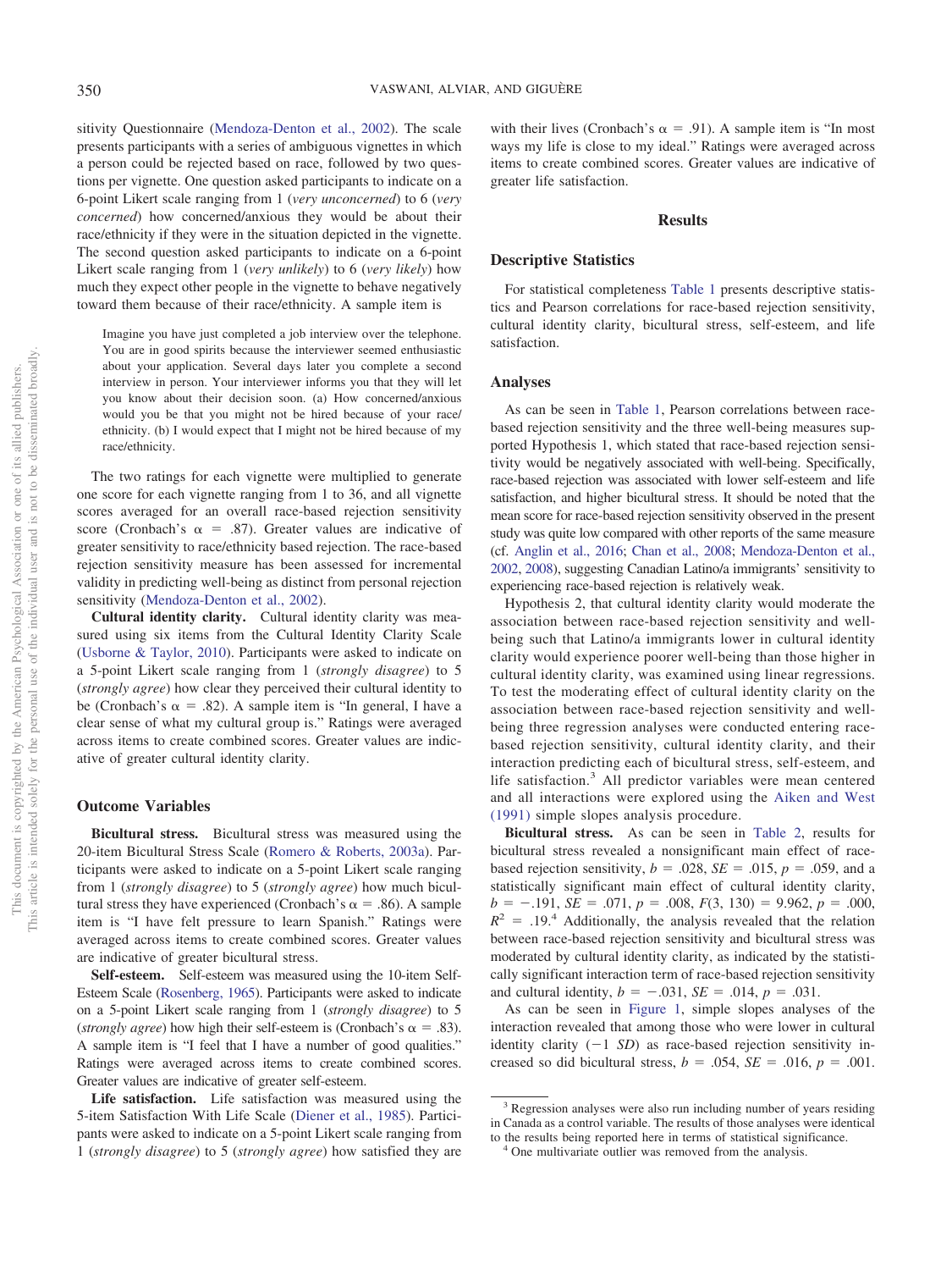| Measure     |      |                                 |                                  | 4                              |                                  |
|-------------|------|---------------------------------|----------------------------------|--------------------------------|----------------------------------|
| 1. RBRS     |      | $-.367^{**}$ [ $-.505, -.211$ ] | $.361^{**}$ [.205, .499]         | $-.354***[-.493,-.197]$        | $-.292***[-.439,-.129]$          |
| 2. CIC      |      |                                 | $-.315***$ [ $-.460$ , $-.154$ ] | .395** [.242, .529]            | $.371^{\ast\ast}$ [.216, .508]   |
| 3. BS       |      |                                 |                                  | $-.505^{**}$ [ $-.621, -367$ ] | $-.511***$ [ $-.626$ , $-.374$ ] |
| 4. SE       |      |                                 |                                  |                                | $.697^{**}$ [.599, .775]         |
| 5. LS       |      |                                 |                                  |                                |                                  |
| $M_{\odot}$ | 5.29 | 3.76                            | 2.57                             | 4.18                           | 3.58                             |
| SD          | 4.50 | .86                             | .69                              | .63                            | 1.05                             |

*Descriptive Statistics and Pearson Correlations for Race-Based Rejection Sensitivity (RBRS), Cultural Identity Clarity (CIC), Bicultural Stress (BS), Self-Esteem (SE), and Life Satisfaction (LS)*

 $p < .05$ .  $\longrightarrow^* p < .01$ .  $\longrightarrow^* p < .001$  [95% confidence intervals].

However, among those who were higher in cultural identity clarity (1 *SD*) race-based rejection sensitivity did not impact bicultural stress,  $b = .002$ ,  $SE = .021$ ,  $p = .933$ .

**Self-esteem.** As can be seen in [Table 2,](#page-4-1) results for self-esteem revealed statistically significant main effects of race-based rejection sensitivity,  $b = -.033$ ,  $SE = .011$ ,  $p = .005$ , and of cultural identity clarity,  $b = .199$ ,  $SE = .061$ ,  $p = .001$ ,  $F(3, 131) =$ 13.971,  $p = .000$ ,  $R^2 = .24$ . Additionally, the analysis revealed that the relation between race-based rejection sensitivity and selfesteem was moderated by cultural identity clarity, as indicated by the statistically significant interaction term of race-based rejection sensitivity and cultural identity clarity,  $b = .027$ ,  $SE = .011$ ,  $p =$ .014.

As can be seen in [Figure 2,](#page-5-1) simple slopes analyses of the interaction revealed that among those who were lower in cultural identity clarity  $(-1 S D)$  as race-based rejection sensitivity increased self-esteem decreased,  $b = -.056$ ,  $SE = .014$ ,  $p = .000$ . However, among those who were higher in cultural identity clarity (1 *SD*) race-based rejection sensitivity did not impact self-esteem,  $b = -0.010$ ,  $SE = 0.015$ ,  $p = 0.521$ ; see [Figure 2.](#page-5-1)

Life satisfaction. As can be seen in [Table 2,](#page-4-1) results for life satisfaction revealed statistically significant main effects of racebased rejection sensitivity,  $b = -.040$ ,  $SE = .020$ ,  $p = .042$ , and

of cultural identity clarity,  $b = .335$ ,  $SE = .104$ ,  $p = .002$ ,  $F(3)$ , 131) = 10.343,  $p = .000$ ,  $R^2 = .19$ . Additionally, the analysis revealed that the relation between race-based rejection sensitivity and life satisfaction was moderated by cultural identity clarity, as indicated by the statistically significant interaction term of racebased rejection sensitivity and cultural identity clarity,  $b = .038$ ,  $SE = .019, p = .042.$ 

As can be seen in [Figure 3,](#page-5-2) simple slopes analyses of the interaction revealed that among those who were lower in cultural identity clarity  $(-1 S D)$  as race-based rejection sensitivity increased life satisfaction decreased,  $b = -.073$ ,  $SE = .025$ ,  $p =$ .004. However, among those who were higher in cultural identity clarity (1 *SD*) race-based rejection sensitivity did not impact life satisfaction,  $b = -.008$ ,  $SE = .026$ ,  $p = .769$ .

## **Discussion**

The present study examined the impact of race-based rejection sensitivity on well-being, and whether cultural identity clarity could help curtail any negative effects. Results of the present study suggest that race-based rejection sensitivity is negatively associated with well-being, among a group of Latino/a Canadians. Such a finding aligns with previous research that has found a negative

This document is copyrighted by the American Psychological Association or one of its allied publishers.

This document is copyrighted by the American Psychological Association

 $\rm \tilde{o}$ 

not to be disseminated broadly. one of its allied publishers.

<span id="page-4-0"></span>Table 1

#### <span id="page-4-1"></span>Table 2

*Unstandardized Coefficients From Regression Analyses Predicting Outcome Measures*

|                                         | $\boldsymbol{b}$ | SE   | 95% CI  |         |
|-----------------------------------------|------------------|------|---------|---------|
| Predictor                               |                  |      | LL.     | UL.     |
| Bicultural stress                       |                  |      |         |         |
| (Constant)                              | 2.516            | .059 | 2.399   | 2.632   |
| Race-based rejection sensitivity (RBRS) | .028             | .015 | $-.001$ | .057    |
| Cultural identity clarity (CIC)         | $-.191***$       | .071 | $-.330$ | $-.051$ |
| Interaction of RBRS and CIC             | $-.031*$         | .014 | $-.058$ | $-.003$ |
| Self-esteem                             |                  |      |         |         |
| (Constant)                              | 4.218            | .050 | 4.119   | 4.318   |
| Race-based rejection sensitivity (RBRS) | $-.033**$        | .011 | $-.055$ | $-.010$ |
| Cultural identity clarity (CIC)         | $.199***$        | .061 | .079    | .319    |
| Interaction of RBRS and CIC             | $.027*$          | .011 | .006    | .048    |
| Life satisfaction                       |                  |      |         |         |
| (Constant)                              | 3.632            | .086 | 3.461   | 3.802   |
| Race-based rejection sensitivity (RBRS) | $-.040*$         | .020 | $-.079$ | $-.002$ |
| Cultural identity clarity (CIC)         | $.335***$        | .104 | .129    | .541    |
| Interaction of RBRS and CIC             | $.038*$          | .019 | .001    | .075    |

*Note.* CI = confidence interval; LL = lower limit; UL = upper limit.

 $p < .05.$  \*\*  $p < .01.$  \*\*\*  $p < .001.$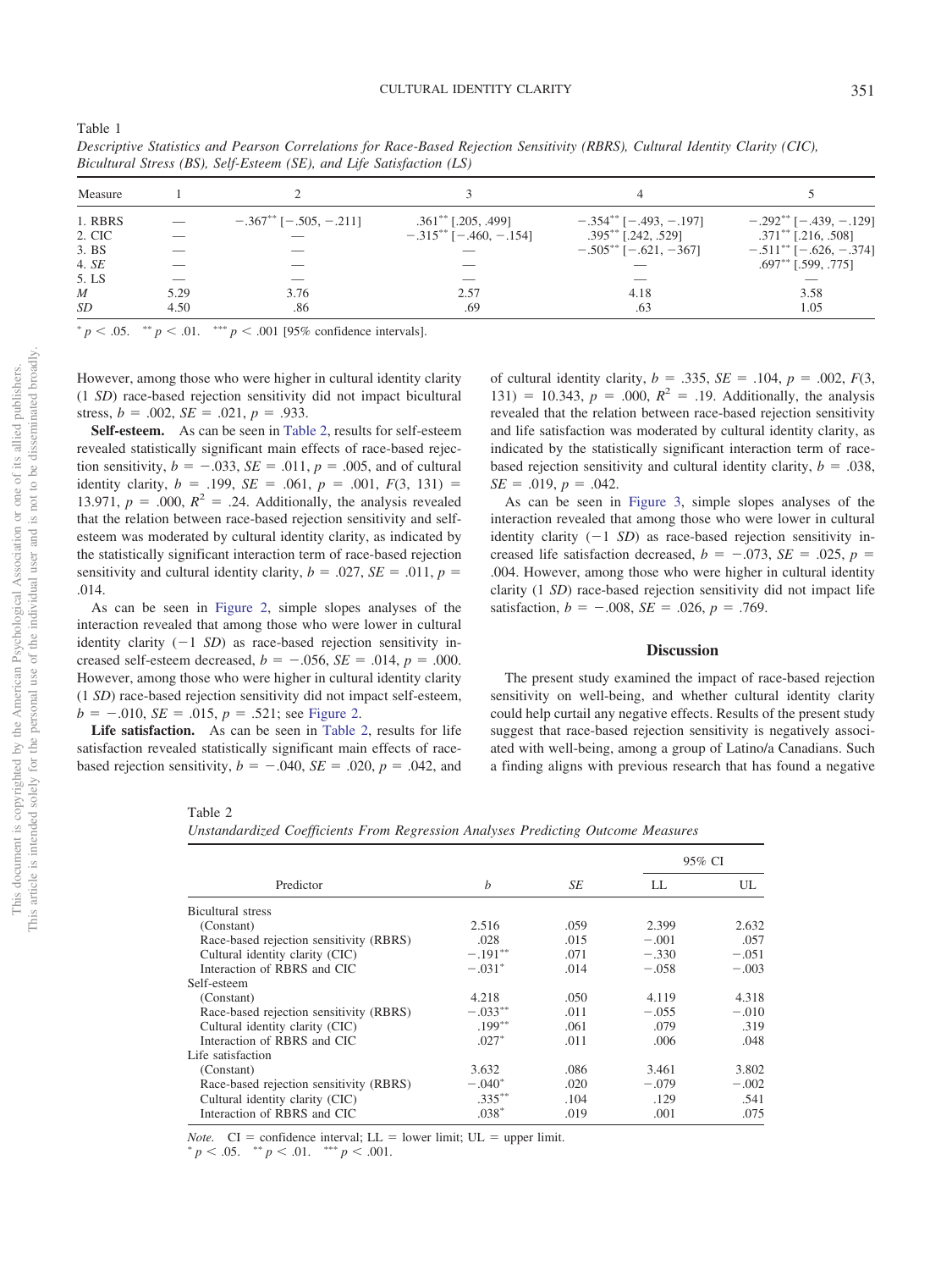



<span id="page-5-0"></span>*Figure 1.* Interaction effect of race-based rejection sensitivity (RBRS) and cultural identity clarity (CIC) on bicultural stress.

association between racial discrimination and race-based rejection sensitivity, and well-being, including among Latino/a's living in the United States (e.g., [Anglin et al., 2016;](#page-6-5) [Chan & Mendoza-](#page-6-6)[Denton, 2008;](#page-6-6) [Greene et al., 2006;](#page-7-7) [Huynh & Fuligni, 2010;](#page-7-8) [Mendoza-Denton et al., 2002;](#page-7-2) [Page-Gould et al., 2014;](#page-7-13) [Romero &](#page-7-14) [Roberts, 2003b;](#page-7-14) [Szalacha et al., 2003;](#page-7-9) [Torres et al., 2012\)](#page-8-1). It should be noted that on average participants in the present study reported relatively low scores on the race-based rejection sensitivity measure compared with other reports in the literature drawing on samples in the United States (cf., [Mendoza-Denton et al., 2002,](#page-7-2) [2008\)](#page-7-3). Such a finding suggests Canadian Latino/a immigrants' sensitivity to experiencing race-based rejection is rather low. The relatively low reports of race-based rejection sensitivity found in the present study may be a result of Canada having adopted an official policy of multiculturalism [\(Government of Canada, 1971\)](#page-7-26). Canada's Multiculturalism Policy strives to encourage heritage culture maintenance and inclusivity, resulting in a sociocultural context that could help curtail the negative impact of experiences of discrimination on well-being. Indeed, race-based rejection sensitivity appears to be higher for visible minorities in sociocultural contexts that reflect more of an assimilation strategy to managing



<span id="page-5-1"></span>*Figure 2.* Interaction effect of race-based rejection sensitivity (RBRS) and cultural identity clarity (CIC) on self-esteem.

<span id="page-5-2"></span>*Figure 3.* Interaction effect of race-based rejection sensitivity (RBRS) and cultural identity clarity (CIC) on life satisfaction.

cultural diversity, such as in the United States (e.g., [Anglin et al.,](#page-6-5) [2016;](#page-6-5) [Chan et al., 2008;](#page-6-6) [Mendoza-Denton et al., 2002,](#page-7-2) [2008\)](#page-7-3).

Results of the present study also suggest that cultural identity clarity moderates the negative effects of race-based rejection sensitivity on well-being with high cultural identity clarity attenuating that negative association. These results suggest that cultural identity clarity serves a protective function when people perceive that the racial or ethnic aspects of their sense of self is threatened. Cultural identity clarity serves such a protective function by providing a concrete and stable framework within which one can develop a clear sense of self, which is positively associated with well-being [\(Taylor & Usborne, 2010;](#page-7-24) [Usborne & Taylor, 2010\)](#page-8-2). In the present study, we found that having a clear sense of the aspect of self that is under threat served to protect well-being. Specifically, Latino/a immigrants' confidence in their understanding of their Latino/a identities and a sense of their Latino/a identities being stable protected their self-esteem and life satisfaction from the negative impact of their sense of self as Latino/a being threatened.

A third measure of well-being that was used in the present study, bicultural stress, specifically relates to the experience of immigration and acculturation. Because bicultural stress includes stress over discrimination from majority members of a new host country, it is no surprise that race-based rejection sensitivity was observed to be positively associated with bicultural stress. However, having clarity over their Latino/a identities served to protect Latino/a immigrants from experiencing bicultural stress despite being sensitive to race-based rejection. Cultural identity clarity may serve such a protective function because having a sense of confidence and stability over their Latino/a identities may allow Latino/a immigrants to feel that their Latino/a community as a group has the ability to cope with discrimination, for example, by engaging in collective action [\(Outten, Schmitt, Garcia, & Branscombe, 2009\)](#page-7-29).

## **Implications**

The results of the present study offer insight into the immigration and acculturation experience of the Latino/a community in Canada whose experience remains understudied despite its increasing presence in Canada [\(Statistics Canada, 2011\)](#page-7-4). Specifi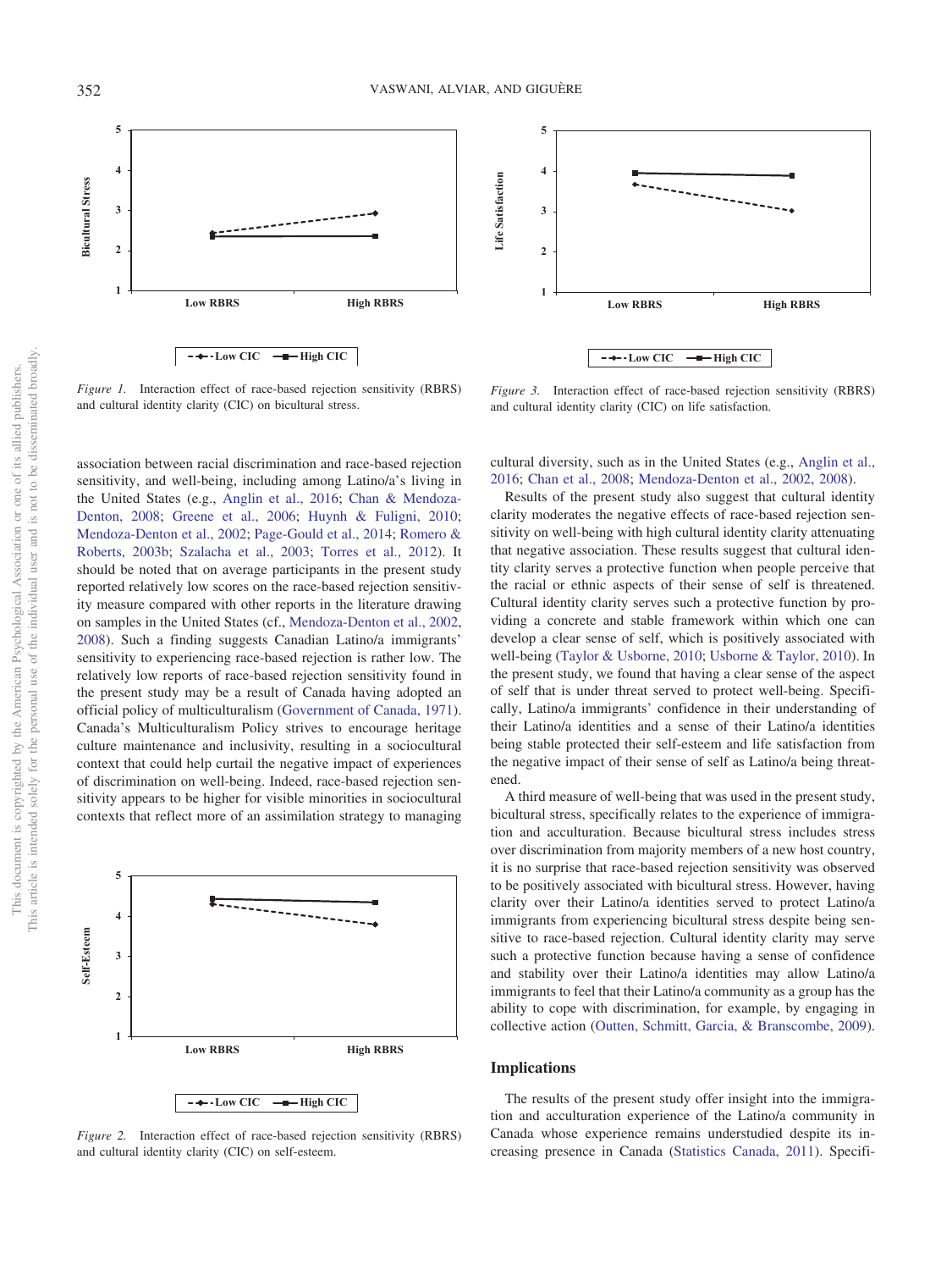cally, the results of the present study suggest that Latino/a immigrants in Canada maintaining clarity over their heritage cultures postimmigration can be beneficial, in particular when they are concerned about experiencing discrimination. Canada, having adopted an official policy of multiculturalism that encourages heritage cultural maintenance and provides support for such maintenance [\(Government of Canada, 1971\)](#page-7-26) is a sociocultural context conducive to maintaining cultural identity clarity postimmigration. Accordingly, the results of the present study further support the importance of policies that foster the maintenance of one's heritage culture.

For those immigrants who have been unable to maintain cultural identity clarity postimmigration, engaging in *bicultural competence* training may be beneficial [\(LaFromboise et al., 1993\)](#page-7-15). Bicultural competence training is based on the idea that people can be competent in two cultures simultaneously [\(LaFromboise et al.,](#page-7-15) [1993\)](#page-7-15). For instance, *hero/heroine modeling* (previously referred to as *cuento therapy*) can increase ethnic identity and self-concept within the Latino/a population [\(Malgady, Rogler, & Costantino,](#page-7-30) [1990\)](#page-7-30). Additionally, *familias unidas* (previously referred to as *bicultural effectiveness training* and *family effectiveness training*) can, among other things, minimize intergenerational conflict within the Latino/a population, which can be exacerbated by the process of acculturation, and attempts to promote family cohesion (a core feature in Latino/a cultures; see [Bacallao & Smokowski, 2005;](#page-6-14) [Coatsworth,](#page-6-15) [Pantin, & Szapocznik, 2002\)](#page-6-15). Accordingly, participating in bicultural competence training might assist Latino/a immigrants in maintaining cultural identity clarity should they need such assistance after immigrating to a new host country.

## **Limitations and Future Research Direction**

Participants from a wide age range were recruited to take part in the present study to include a sample more representative of the true population of interest. However, such a wide age range can also be viewed as a limitation. How people come to understand, identify with, and are impacted by their ethnic or cultural identities, changes across developmental periods [\(Umaña-Taylor et al.,](#page-8-5) [2014\)](#page-8-5). As such, future research replicating the present study at different developmental stages would be valuable. Another limitation of the present study is that the data collected is crosssectional, limiting support for causal arguments. Future research examining how race-based rejection sensitivity and cultural identity clarity impact the well-being of Latino/a immigrants in Canada using longitudinal or experimental designs could allow for causal conclusions to be drawn. Further, the results of the present study cannot be generalized to all immigrant communities in Canada without further research. Accordingly, future research should focus on examining the impact of race-based rejection sensitivity and cultural identity clarity on the well-being of different immigrant communities in Canada.

#### **Conclusion**

Broadly, the present study examined the immigration and acculturation experience of the growing Latino/a community in Canada. The aim of the present study was to examine the impact of race-based rejection sensitivity on well-being, and the role that cultural identity clarity might play. We found that race-based rejection sensitivity is negatively associated with well-being, but that the negative association is attenuated when cultural identity clarity is high. Taken together, the results of the present study suggest that having confident, clear and stable cultural identities can protect Latino/a immigrants in Canada from the negative effects of being sensitive to cues of racial discrimination.

## **References**

- <span id="page-6-10"></span>Adler, N., & Stewart, J. (2007). The MacArthur Scale of Subjective Social Status. In N. Adler & J. Stewart (Ed.), (2007), *Psychosocial notebook*. The John D. and Katherine T. MacArthur Foundation. Retrieved from <http://www.macses.ucsf.edu/research/psychosocial/subjective.php>
- <span id="page-6-13"></span>Aiken, L. S., & West, S. G. (1991). *Multiple regression: Testing and interpreting interactions*. Newbury Park, London: Sage.
- <span id="page-6-5"></span>Anglin, D. M., Greenspoon, M., Lighty, Q., & Ellman, L. M. (2016). Race-based rejection sensitivity partially accounts for the relationship between racial discrimination and distressing attenuated positive psychotic symptoms. *Early Intervention in Psychiatry, 10,* 411-418. [http://](http://dx.doi.org/10.1111/eip.12184) [dx.doi.org/10.1111/eip.12184](http://dx.doi.org/10.1111/eip.12184)
- <span id="page-6-4"></span>Armony, V. (2014). Latin American communities in Canada: Trends in diversity and integration. *Canadian Ethnic Studies, 46,* 7–34. [http://dx](http://dx.doi.org/10.1353/ces.2014.0043) [.doi.org/10.1353/ces.2014.0043](http://dx.doi.org/10.1353/ces.2014.0043)
- <span id="page-6-14"></span>Bacallao, M. L., & Smokowski, P. R. (2005). "Entre dos mundos" (Between Two Worlds): Bicultural skills training with Latino immigrant families. *The Journal of Primary Prevention, 26,* 485–509. [http://dx.doi](http://dx.doi.org/10.1007/s10935-005-0008-6) [.org/10.1007/s10935-005-0008-6](http://dx.doi.org/10.1007/s10935-005-0008-6)
- <span id="page-6-0"></span>Baumeister, R. F., & Leary, M. R. (1995). The need to belong: Desire for interpersonal attachments as a fundamental human motivation. *Psychological Bulletin, 117,* 497–529. [http://dx.doi.org/10.1037/0033-2909.117](http://dx.doi.org/10.1037/0033-2909.117.3.497) [.3.497](http://dx.doi.org/10.1037/0033-2909.117.3.497)
- <span id="page-6-12"></span>Benet-Martínez, V., & Haritatos, J. (2005). Bicultural identity integration (BII): Components and psychosocial antecedents. *Journal of Personality, 73,* 1015–1050. <http://dx.doi.org/10.1111/j.1467-6494.2005.00337.x>
- <span id="page-6-3"></span>Branscombe, N. R., Schmitt, M. T., & Harvey, R. D. (1999). Perceiving pervasive discrimination among African Americans: Implications for group identification and well-being. *Journal of Personality and Social Psychology, 77,* 135–149. <http://dx.doi.org/10.1037/0022-3514.77.1.135>
- <span id="page-6-6"></span>Chan, W., & Mendoza-Denton, R. (2008). Status-based rejection sensitivity among Asian Americans: Implications for psychological distress. *Journal of Personality, 76,* 1317–1346. [http://dx.doi.org/10.1111/j.1467-6494.2008](http://dx.doi.org/10.1111/j.1467-6494.2008.00522.x) [.00522.x](http://dx.doi.org/10.1111/j.1467-6494.2008.00522.x)
- <span id="page-6-15"></span>Coatsworth, J. D., Pantin, H., & Szapocznik, J. (2002). Familias Unidas: A family-centered ecodevelopmental intervention to reduce risk for problem behavior among Hispanic adolescents. *Clinical Child and Family Psychology Review, 5,* 113–132. <http://dx.doi.org/10.1023/A:1015420503275>
- <span id="page-6-9"></span>de la Sablonnière, R., Pinard Saint-Pierre, F., Taylor, D. M., & Annahatak, J. (2011). Cultural narratives and clarity of cultural identity: Understanding the well-being of Inuit youth. *Pimatisiwin, 9,* 301–322. Retrieved from [http://](http://mapageweb.umontreal.ca/delasabr/publications/Inuit%20for%20Kativik%20April%2012th%202008.pdf) [mapageweb.umontreal.ca/delasabr/publications/Inuit%20for%20Kativik](http://mapageweb.umontreal.ca/delasabr/publications/Inuit%20for%20Kativik%20April%2012th%202008.pdf) [%20April%2012th%202008.pdf](http://mapageweb.umontreal.ca/delasabr/publications/Inuit%20for%20Kativik%20April%2012th%202008.pdf)
- <span id="page-6-7"></span>Diener, E. (1984). Subjective well-being. *Psychological Bulletin, 95,* 542– 575. <http://dx.doi.org/10.1037/0033-2909.95.3.542>
- <span id="page-6-11"></span>Diener, E., Emmons, R. A., Larsen, R. J., & Griffin, S. (1985). The satisfaction with life scale. *Journal of Personality Assessment, 49,* 71– 75. [http://dx.doi.org/10.1207/s15327752jpa4901\\_13](http://dx.doi.org/10.1207/s15327752jpa4901_13)
- <span id="page-6-8"></span>Diener, E., Suh, E. M., Lucas, R. E., & Smith, H. L. (1999). Subjective well-being: Three decades of progress. *Psychological Bulletin, 125,* 276 –302. <http://dx.doi.org/10.1037/0033-2909.125.2.276>
- <span id="page-6-1"></span>Dion, K. L. (2001). Immigrants' perceptions of housing discrimination in Toronto: The housing new Canadians project. *Journal of Social Issues, 57,* 523–539. <http://dx.doi.org/10.1111/0022-4537.00227>
- <span id="page-6-2"></span>Dion, K. L., & Kawakami, K. (1996). Ethnicity and perceived discrimination in Toronto: Another look at the personal/group discrimination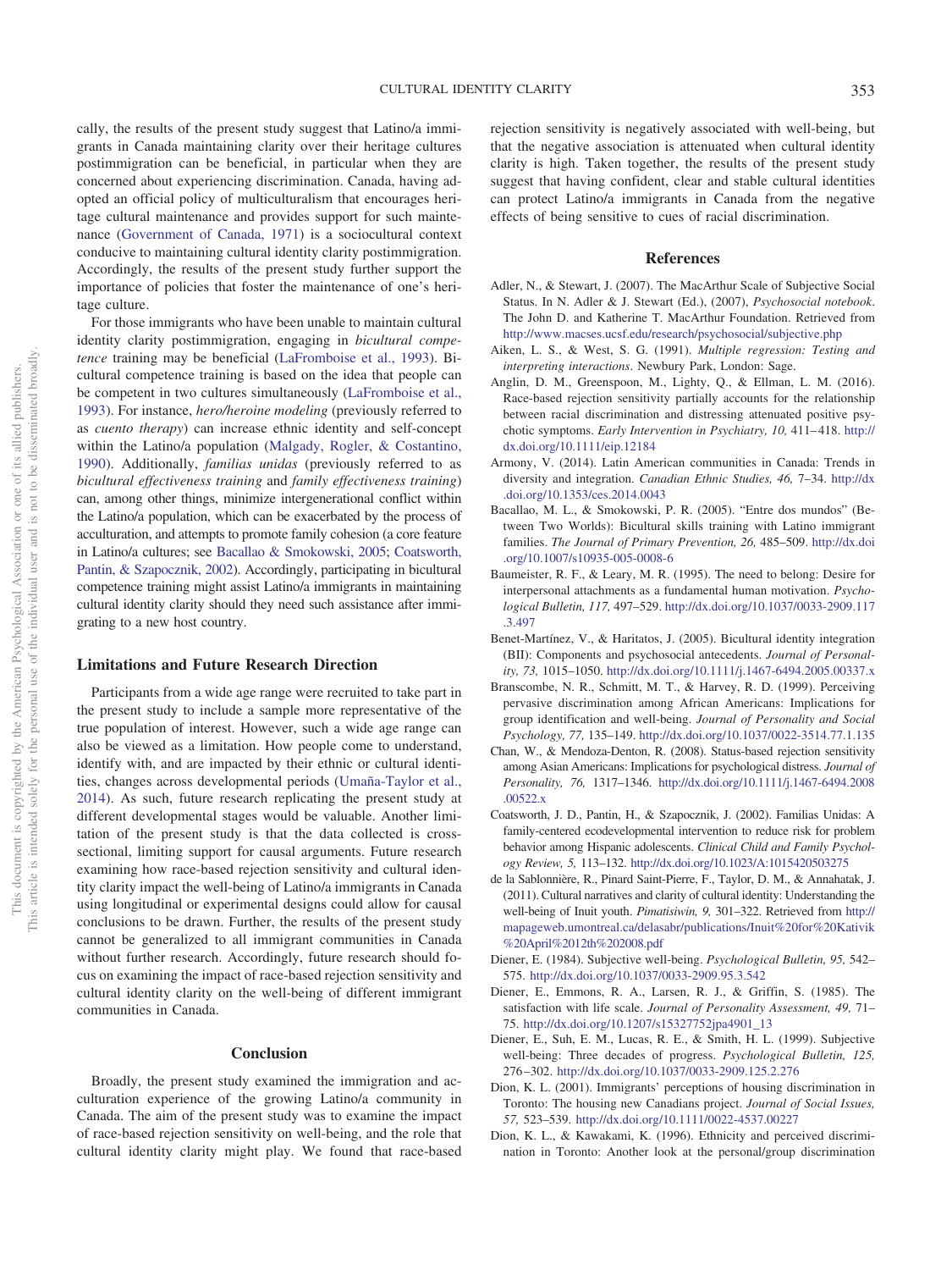discrepancy. *Canadian Journal of Behavioural Science, 28,* 203–213. <http://dx.doi.org/10.1037/0008-400X.28.3.203>

- <span id="page-7-10"></span>Downey, G., & Feldman, S. I. (1996). Implications of rejection sensitivity for intimate relationships. *Journal of Personality and Social Psychology, 70,* 1327–1343. <http://dx.doi.org/10.1037/0022-3514.70.6.1327>
- <span id="page-7-11"></span>Feldman, S., & Downey, G. (1994). Rejection sensitivity as a mediator of the impact of childhood exposure to family violence on adult attachment behavior. *Development and Psychopathology, 6,* 231–247. [http://dx.doi](http://dx.doi.org/10.1017/S0954579400005976) [.org/10.1017/S0954579400005976](http://dx.doi.org/10.1017/S0954579400005976)
- <span id="page-7-6"></span>Fisher, C. B., Wallace, S. A., & Fenton, R. E. (2000). Discrimination distress during adolescence. *Journal of Youth and Adolescence, 29,* 679 – 695. <http://dx.doi.org/10.1023/A:1026455906512>
- <span id="page-7-26"></span>Government of Canada. (1971). *Multiculturalism Policy Statement to the House of Commons*. Ottawa: Hansard.
- <span id="page-7-7"></span>Greene, M. L., Way, N., & Pahl, K. (2006). Trajectories of perceived adult and peer discrimination among Black, Latino, and Asian American adolescents: Patterns and psychological correlates. *Developmental Psychology, 42,* 218 –236. <http://dx.doi.org/10.1037/0012-1649.42.2.218>
- <span id="page-7-8"></span>Huynh, V. W., & Fuligni, A. J. (2010). Discrimination hurts: The academic, psychological, and physical well-being of adolescents. *Journal of Research on Adolescence, 20,* 916 –941. [http://dx.doi.org/10.1111/j.1532-7795.2010](http://dx.doi.org/10.1111/j.1532-7795.2010.00670.x) [.00670.x](http://dx.doi.org/10.1111/j.1532-7795.2010.00670.x)
- <span id="page-7-15"></span>LaFromboise, T., Coleman, H. L. K., & Gerton, J. (1993). Psychological impact of biculturalism: Evidence and theory. *Psychological Bulletin, 114,* 395– 412. <http://dx.doi.org/10.1037/0033-2909.114.3.395>
- <span id="page-7-12"></span>Lee, M. S. (2003). *El Contrato*. Canada: National Film Board of Canada.
- <span id="page-7-30"></span>Malgady, R. G., Rogler, L. H., & Costantino, G. (1990). Hero/heroine modeling for Puerto Rican adolescents: A preventive mental health intervention. *Journal of Consulting and Clinical Psychology, 58,* 469 – 474. <http://dx.doi.org/10.1037/0022-006X.58.4.469>
- <span id="page-7-2"></span>Mendoza-Denton, R., Downey, G., Purdie, V. J., Davis, A., & Pietrzak, J. (2002). Sensitivity to status-based rejection: Implications for African American students' college experience. *Journal of Personality and Social Psychology, 83,* 896 –918. <http://dx.doi.org/10.1037/0022-3514.83.4.896>
- <span id="page-7-3"></span>Mendoza-Denton, R., Pietrzak, J., & Downey, G. (2008). Distinguishing institutional identification from academic goal pursuit: Interactive effects of ethnic identification and race-based rejection sensitivity. *Journal of Personality and Social Psychology, 95,* 338 –351. [http://dx.doi.org/10](http://dx.doi.org/10.1037/0022-3514.95.2.338) [.1037/0022-3514.95.2.338](http://dx.doi.org/10.1037/0022-3514.95.2.338)
- <span id="page-7-0"></span>Nangia, P. (2013). *Discrimination experienced by landed immigrants in Canada*. Toronto, ON: Ryerson Centre for Immigration and Settlement. Retrieved from [https://www.ryerson.ca/content/dam/rcis/documents/](https://www.ryerson.ca/content/dam/rcis/documents/RCIS_WP_Parveen_Nangia_No_2013_7.pdf) [RCIS\\_WP\\_Parveen\\_Nangia\\_No\\_2013\\_7.pdf](https://www.ryerson.ca/content/dam/rcis/documents/RCIS_WP_Parveen_Nangia_No_2013_7.pdf)
- <span id="page-7-1"></span>Noh, S., & Kaspar, V. (2003). Perceived discrimination and depression: Moderating effects of coping, acculturation, and ethnic support. *American Journal of Public Health, 93,* 232–238. [http://dx.doi.org/10.2105/](http://dx.doi.org/10.2105/AJPH.93.2.232) [AJPH.93.2.232](http://dx.doi.org/10.2105/AJPH.93.2.232)
- <span id="page-7-29"></span>Outten, H. R., Schmitt, M. T., Garcia, D. M., & Branscombe, N. R. (2009). Coping options: Missing links between minority group identification and psychological well-being. *Applied Psychology, 58,* 146 –170. [http://dx](http://dx.doi.org/10.1111/j.1464-0597.2008.00386.x) [.doi.org/10.1111/j.1464-0597.2008.00386.x](http://dx.doi.org/10.1111/j.1464-0597.2008.00386.x)
- <span id="page-7-13"></span>Page-Gould, E., Mendoza-Denton, R., & Mendes, W. B. (2014). Stress and coping in interracial contexts: The influence of race-based rejection sensitivity and cross-group friendship in daily experiences of health. *Journal of Social Issues, 70,* 256 –278. [http://dx.doi.org/10.1111/josi](http://dx.doi.org/10.1111/josi.12059) [.12059](http://dx.doi.org/10.1111/josi.12059)
- <span id="page-7-20"></span>Piña-Watson, B., Dornhecker, M., & Salinas, S. R. (2015). The impact of bicultural stress on Mexican American adolescents' depressive symptoms and suicidal ideation: Gender matters. *Hispanic Journal of Behavioral Sciences, 37,* 342–364. <http://dx.doi.org/10.1177/0739986315586788>
- <span id="page-7-21"></span>Piña-Watson, B., Llamas, J. D., & Stevens, A. K. (2015). Attempting to successfully straddle the cultural divide: Hopelessness model of bicultural stress, mental health, and caregiver connection for Mexican descent

adolescents. *Journal of Counseling Psychology, 62,* 670 – 681. [http://dx](http://dx.doi.org/10.1037/cou0000116) [.doi.org/10.1037/cou0000116](http://dx.doi.org/10.1037/cou0000116)

- <span id="page-7-22"></span>Piña-Watson, B., Ojeda, L., Castellon, N. E., & Dornhecker, M. (2013). Familismo, ethnic identity, and bicultural stress as predictors of Mexican American adolescents' positive psychological functioning. *Journal of Latina/o Psychology, 1,* 204 –217. <http://dx.doi.org/10.1037/lat0000006>
- <span id="page-7-16"></span>Romero, A. J., Carvajal, S. C., Valle, F., & Orduna, M. (2007a). Adolescent bicultural stress and its impact on mental well-being among Latinos, Asian Americans, and European Americans. *Journal of Community Psychology, 35,* 519 –534. <http://dx.doi.org/10.1002/jcop.20162>
- <span id="page-7-17"></span>Romero, A. J., Martinez, D., & Carvajal, S. C. (2007b). Bicultural stress and adolescent risk behaviors in a community sample of Latinos and non-Latino European Americans. *Ethnicity & Health*, 12, 443-463. <http://dx.doi.org/10.1080/13557850701616854>
- <span id="page-7-18"></span>Romero, A. J., & Piña-Watson, B. (2017). Acculturative stress and bicultural stress: Psychological measurement and mental health. In S. J. Schwartz & J. Unger (Eds.), *The Oxford handbook of acculturation and health* (pp. 119 –134). New York, NY: Oxford University Press.
- <span id="page-7-19"></span>Romero, A. J., & Roberts, R. E. (2003a). Stress within a bicultural context for adolescents of Mexican descent. *Cultural Diversity and Ethnic Minority Psychology, 9,* 171–184. [http://dx.doi.org/10.1037/1099-9809](http://dx.doi.org/10.1037/1099-9809.9.2.171) [.9.2.171](http://dx.doi.org/10.1037/1099-9809.9.2.171)
- <span id="page-7-14"></span>Romero, A. J., & Roberts, R. E. (2003b). The impact of multiple dimensions of ethnic identity on discrimination and adolescents' self-esteem. *Journal of Applied Social Psychology, 33,* 2288 –2305. [http://dx.doi.org/](http://dx.doi.org/10.1111/j.1559-1816.2003.tb01885.x) [10.1111/j.1559-1816.2003.tb01885.x](http://dx.doi.org/10.1111/j.1559-1816.2003.tb01885.x)
- <span id="page-7-27"></span>Rosenberg, M. (1965). *Society and adolescent self-image*. Princeton, NJ: Princeton University Press. <http://dx.doi.org/10.1515/9781400876136>
- <span id="page-7-28"></span>Ryder, A. G., Alden, L. E., & Paulhus, D. L. (2000). Is acculturation unidimensional or bidimensional? A head-to-head comparison in the prediction of personality, self-identity, and adjustment. *Journal of Personality and Social Psychology, 79,* 49 – 65. [http://dx.doi.org/10.1037/](http://dx.doi.org/10.1037/0022-3514.79.1.49) [0022-3514.79.1.49](http://dx.doi.org/10.1037/0022-3514.79.1.49)
- <span id="page-7-4"></span>Statistics Canada. (2011). *Generation status: Canadian-born children of immigrants, National Household Survey (NHS) 2011*. Catalogue no. 99 – 010-X2011003. Ottawa: Government of Canada. Retrieved from [http://www12.statcan.gc.ca/nhs-enm/2011/as-sa/99-010-x/99-010](http://www12.statcan.gc.ca/nhs-enm/2011/as-sa/99-010-x/99-010-x2011003_2-eng.cfm) [x2011003\\_2-eng.cfm](http://www12.statcan.gc.ca/nhs-enm/2011/as-sa/99-010-x/99-010-x2011003_2-eng.cfm)
- <span id="page-7-5"></span>Statistics Canada. (2016). *Ethnic Origin (279), Single and Multiple Ethnic Origin Responses (3), Generation Status (4), Age (12) and Sex (3) for the Population in Private Households of Canada, Provinces and Territories, Census Metropolitan Areas and Census Agglomerations, 2016 Census - 25% Sample Data*. Retrieved from [https://www12.statcan.gc.ca/census](https://www12.statcan.gc.ca/census-recensement/2016/dp-pd/dt-td/Rp-eng.cfm?LANG=E&APATH=3&DETAIL=0&DIM=0&FL=A&FREE=0&GC=0&GID=0&GK=0&GRP=1&PID=110528&PRID=10&PTYPE=109445&S=0&SHOWALL=0&SUB=0&Temporal=2017&THEME=120&VID=0&VNAMEE=&VNAMEF=)[recensement/2016/dp-pd/dt-td/Rp-eng.cfm?LANG](https://www12.statcan.gc.ca/census-recensement/2016/dp-pd/dt-td/Rp-eng.cfm?LANG=E&APATH=3&DETAIL=0&DIM=0&FL=A&FREE=0&GC=0&GID=0&GK=0&GRP=1&PID=110528&PRID=10&PTYPE=109445&S=0&SHOWALL=0&SUB=0&Temporal=2017&THEME=120&VID=0&VNAMEE=&VNAMEF=)=E&APATH=3&  $DETAIL = 0\&DIM = 0\&FL = A\&FREE = 0\&GC = 0\&GID = 0\&GK =$ 0&GRP=1&PID=[110528&PRID](https://www12.statcan.gc.ca/census-recensement/2016/dp-pd/dt-td/Rp-eng.cfm?LANG=E&APATH=3&DETAIL=0&DIM=0&FL=A&FREE=0&GC=0&GID=0&GK=0&GRP=1&PID=110528&PRID=10&PTYPE=109445&S=0&SHOWALL=0&SUB=0&Temporal=2017&THEME=120&VID=0&VNAMEE=&VNAMEF=)=10&PTYPE=109445&S=0&  $SHOWALL = 0 & SUB = 0 & Temporal = 2017 & THEME = 120 & VID =$ [0&VNAMEE](https://www12.statcan.gc.ca/census-recensement/2016/dp-pd/dt-td/Rp-eng.cfm?LANG=E&APATH=3&DETAIL=0&DIM=0&FL=A&FREE=0&GC=0&GID=0&GK=0&GRP=1&PID=110528&PRID=10&PTYPE=109445&S=0&SHOWALL=0&SUB=0&Temporal=2017&THEME=120&VID=0&VNAMEE=&VNAMEF=)-&VNAMEF-
- <span id="page-7-9"></span>Szalacha, L. A., Erkut, S., Coll, C. G., Alarcón, O., Fields, J. P., & Ceder, I. (2003). Discrimination and Puerto Rican children's and adolescents' mental health. *Cultural Diversity and Ethnic Minority Psychology, 9,* 141–155. <http://dx.doi.org/10.1037/1099-9809.9.2.141>
- <span id="page-7-23"></span>Taylor, D. M. (1997). The quest for collective identity: The plight of disadvantaged ethnic minorities. *Canadian Psychology, 38,* 174 –190. <http://dx.doi.org/10.1037/0708-5591.38.3.174>
- <span id="page-7-25"></span>Taylor, D. M., Debrosse, R., Cooper, M., & Kachanoff, F. (2013). Cultural identity clarity: Its role in intergroup perception, dehumanization, and intergroup attribution. In G. Sammut, P. Daanen & F. M. Moghaddam (Eds.), *Understanding the self and others: Explorations in intersubjectivity and interobjectivity* (pp. 143–160). London and New York: Routledge.
- <span id="page-7-24"></span>Taylor, D. M., & Usborne, E. (2010). When I know who "we" are, I can be "me": The primary role of cultural identity clarity for psychological